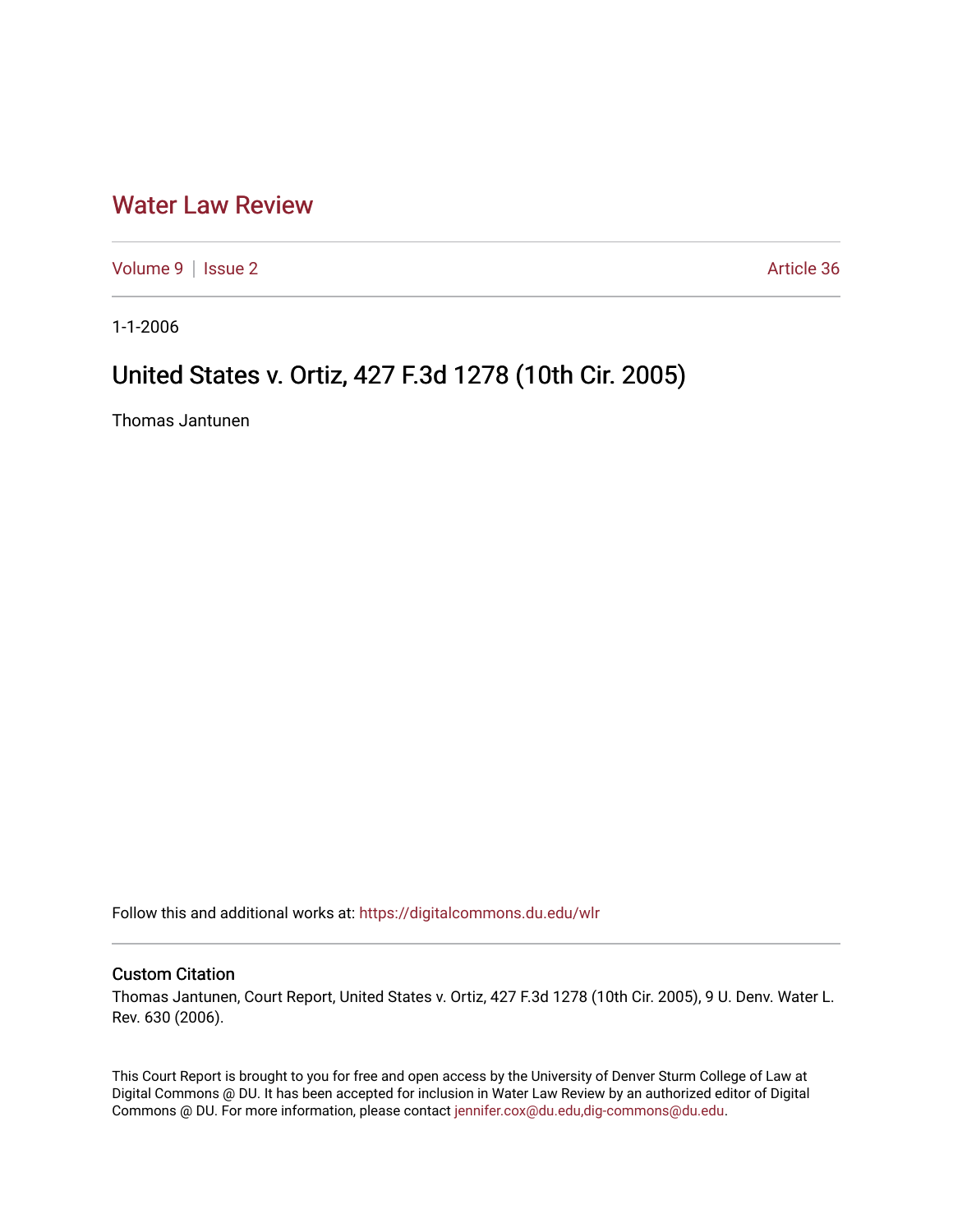**Volume 9**

standing of the issue. Based on this reasoning, the court affirmed the district court and held that the Tribe was only allocated the amount it would have applied to irrigation, and not those amounts meant to compensate for transportation losses.

*Charles Sweet*

#### **TENTH** CIRCUIT

United States v. Ortiz, 427 **F.3d 1278** (10th **Cir. 2005)** (holding knowledge of a pollutant's path is irrelevant in determining whether an individual is guilty of negligently discharging a pollutant into a protected waterway).

At trial in the United States District Court for the District of Colorado, a jury found David Ortiz guilty of violating the Clean Water Act ("CWA") because he negligently discharged industrial wastewater into a protected waterway. Following the guilty verdict, Ortiz moved for an acquittal. The district court granted the acquittal finding that Ortiz did not knowingly pollute a protected waterway. The government appealed to the Tenth Circuit Court of Appeals by arguing that the CWA does not have a *mens rea* provision.

Ortiz manufactured airplane wing de-icing fluid. The manufacturing process creates a substantial amount of wastewater that requires either treatment or a National Pollution Discharge Elimination System ("NPDES") permit for legal release into the environment. Ortiz did not treat the water or obtain a NPDES permit. Instead, Ortiz dumped the wastewater down a toilet at his manufacturing facility. Once in the toilet, the wastewater traveled through the municipal water system until it reached the Colorado River. The wastewater did not receive any treatment as it traveled through the municipal water system from Ortiz's toilet to the Colorado River. Investigators discovered the wastewater dumping after they responded to complaints about unusual odors downstream from Ortiz's business.

The district court jury found that Ortiz violated the CWA by negligently discharging a pollutant, from a point source, into the navigable waters of the United States, without a permit. The district court acquitted Ortiz, finding that Ortiz could not have negligently dumped wastewater since he did not know the wastewater would end up in a protected waterway.

The court reversed the acquittal because the district court improperly applied the term "negligently" as a *mens rea* provision. Under the CWA, negligently means a "failure to exercise the degree of care that someone of ordinary prudence would have exercised in the same circumstance." Since Ortiz did not use ordinary prudence when he